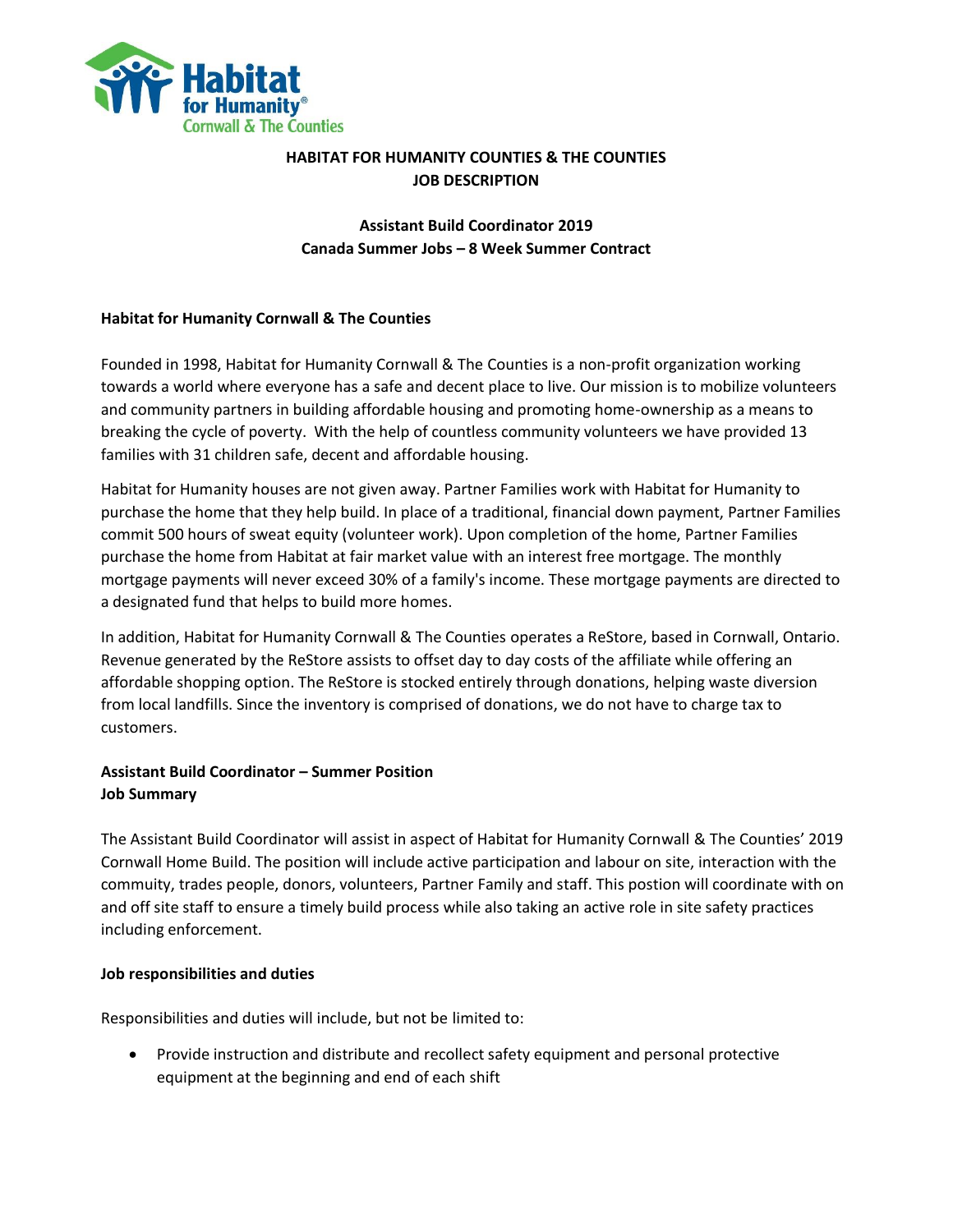- Greet Build Site volunteers upon site arrival and accept volunteer applications on site while also ensuring all contributions are appropriatley acknowledged
- Tracking volunteer hours on a daily basis and report back to the Build Coordinator
- Manage the refreshment supply for build volunteers and manage/maintain petty cash to purchase necessary supplies
- When necessary, speak with community groups or members regarding Habitat for Humanity and the 2019 Cornwall Home Build while also acting as a liason
- Take part in daily labour on the build site as well under the direction of the Build Site Supervisor and Build Coordinator
- Complete other duties as assigned. If the Home Build is delayed due to weather, etc, tasks will be assigned at the ReStore or Affiliate office to assist further with the Home Build and organizational goals.
- Operate under the direct supervision of the Build Site Supervisor on a daily basis. The position will also receive guidance and be tasked by the Build Coordinator.
- Some evening and weekend shifts will be necessary

### **Qualifications**

- Secondary School Education
- Bilingualism an asset
- Ability to lift heavy objects (approx. 45 pounds) repeatedly
- Must provide own CSA approved footwear

## **Field of Studies/Skill Set**

An individual in the fields of engineering, construction technology or building project management would be exceptional candidates for this position. The hands-on experience with an active home build site is integral to any of the aforementioned fields.

- Standard First Aid and CPR preferred
- Excellent organization and communication skills
- Proven ability to work with a volunteer workforce
- Knowledge of Habitat for Humanity and construction experience an asset

## **Important Notice**

To be eligible for this position as funded by Canada Summer Jobs, candidates must meet the following criteria:

- Between 15 and 30 years of age (inclusive) at the start of employment ;
- Is a Canadian Citizen, permanent resident, or person on whom refugee protection has been confirmed under the *Immigration and Refugee Protection Act\** for the duration of the employment;
- Have a valid Social Insurance Number at the start of employment and be legally entitled to work in Canada in accordance with relevant provincial or territorial legislation and regulations.

\*Please note, international students are not eligible.